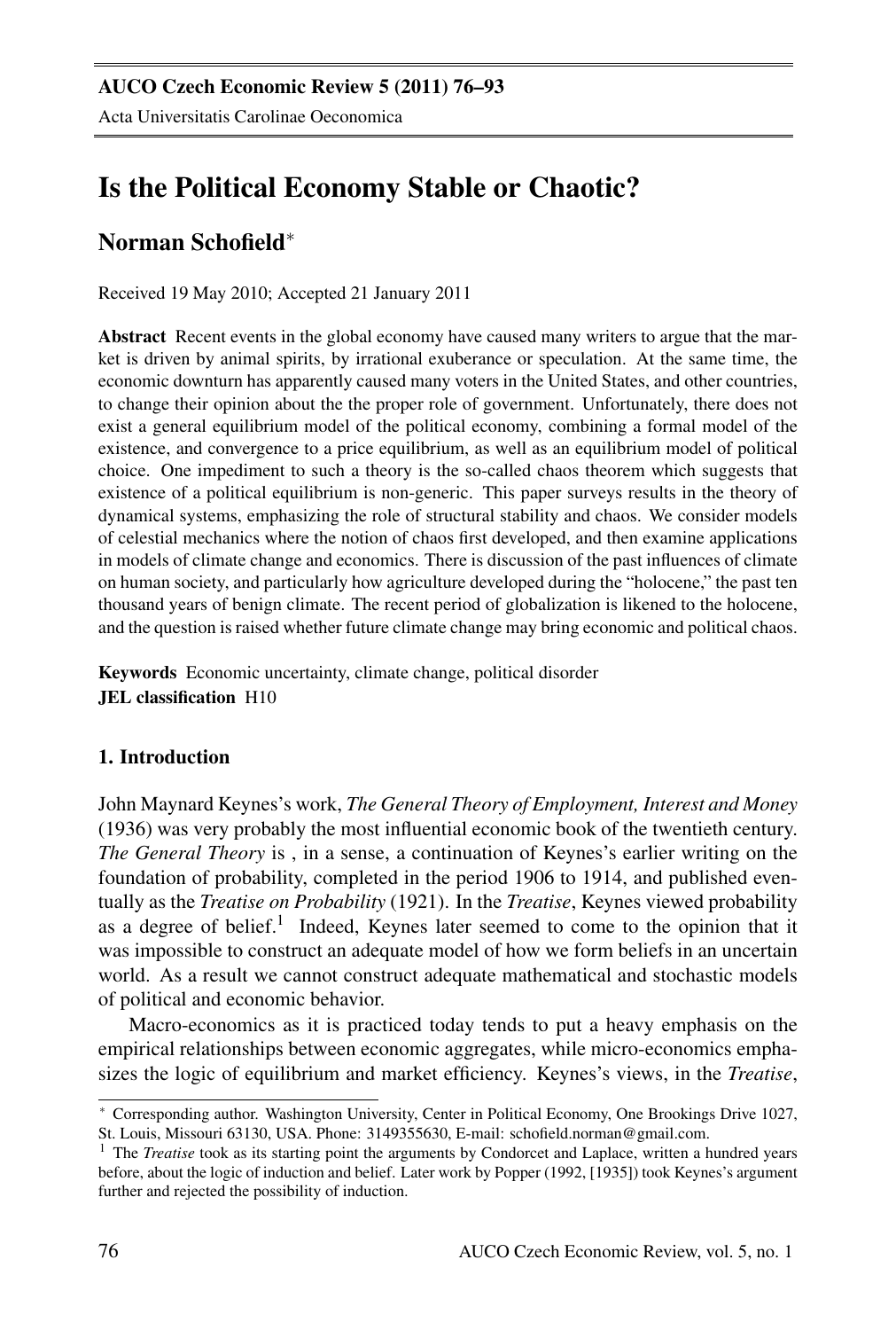suggest that he was impressed neither by econometric relationships nor by algebraic manipulation. Moreover, his later ideas on "speculative euphoria and crashes" would seem to be based on an understanding of the economy grounded neither in econometrics nor algebra but in the qualitative aspects of its dynamics.

It has been argued that a dominant core belief, the *economic equilibrium hypothesis*, had won universal acceptance among policy makers in the aftermath of the chaotic events of the 1970's. The International Financial Crisis of 1997–1998, involving Russia, Indonesia, Malaysia, and many countries in Latin America, indicated that the global economy faced a fundamental quandary derived from the realization that this core belief was wrong. A resolution of this quandary could be based on accepting that Keynes was correct in his understanding of the global economy. While commodities markets, governed by risk, might well display equilibrium, asset markets, governed by speculation, need not. For Keynes, asset markets display fundamental uncertainty. The events of the late 1990's indicated that fundamental reform of international institutions was necessary to avoid chaos.

The crisis of 1997–1998 was followed shortly by the collapse of the dot.com bubble. Figure 1 shows the magnitude of changes in the U.S. stock market in the long period from the 1920's to the end of 2009. (The figure normalizes the changes by setting all peaks to unity.) It is noticeable that the fall from a peak in the Dow of 11,723 on January 14, 2000, to its next low of 7,286 on October 9, 2002, was followed by a peak of 14,164 on October 9, 2007. The next low was 6,547 on March 9, 2009. On January 19, 2011 the Dow reached 11,772 again. These violent oscillations are compatible with Hyman Minsky's theory of market volatility, based on Keynesian uncertainty (Minsky 1975, 1986). $<sup>2</sup>$  Minsky's argument is that periods of economic growth eventually lead</sup> to irrational beliefs about the degree of risk embedded in the market. Increasing risk taking leads to a bubble, and this eventually collapses when the true level of risk becomes apparent. Minsky's work therefore denies the core principle of market efficiency associated with the equilibrium hypothesis.



Source: New York Times, Dec 31, 2009.

Figure 1. Chaotic stock market prices 1930–2009

<sup>2</sup> Minsky spent many years at Washington University in Saint Louis. His work was almost forgotten, but recently there has been renewed interest in his analysis of economic disorder.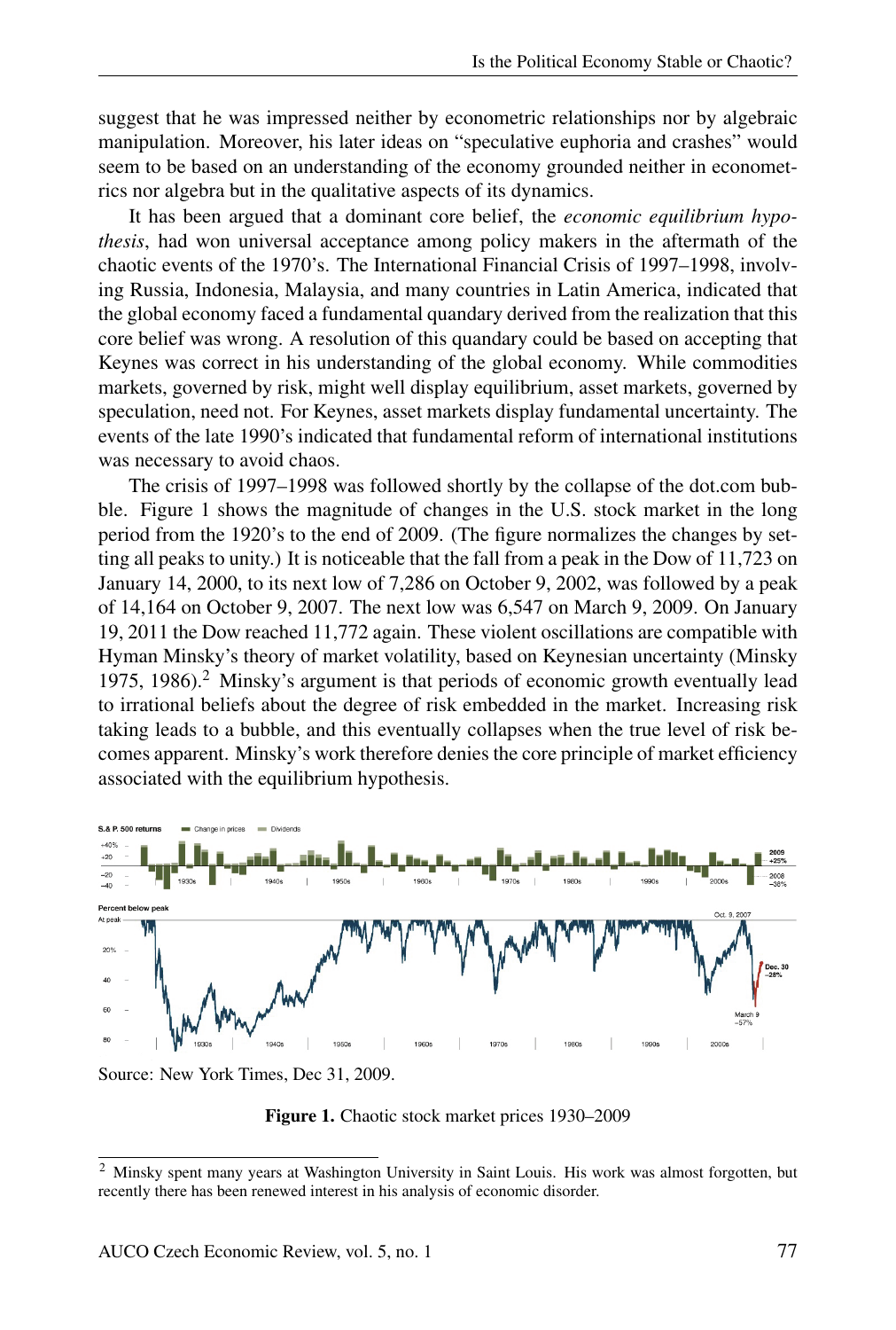The collapse of the global property/housing bubble from late 2007 destroyed trillions of dollars of assets, not just in the U.S. but worldwide, and almost destroyed the global market itself. Rapidly rising unemployment showed that disorder in financial markets could have real macroeconomic effects.

Many theories have been put forward recently to account for this bubble. One of these is that China's mercantilism meant that its purchases of dollar assets, to maintain its cheap currency, provided cheap money to U.S. consumers, fueling the bubble and U.S. economic growth (Ferguson 2008). While there is some truth to this argument, it does not provide a basis for understanding the periods of high and low volatility apparent from Figure 1.

In this paper, I shall focus on the idea of chaos that underlies Keynes's arguments about uncertainty. To do this I shall first discuss the economic equilibrium and efficient market hypotheses. The idea of chaos first occurred in constructing models of the weather, climate and celestial mechanics, and I shall use such models to give an idea of what chaos is all about. In discussing climate, I shall argue that our civilization developed during a period known as the holocene. I conjecture that the prior period of market stability resembles the holocene, and we should prepare ourselves for a future of increasing chaos. I shall argue that the only way to defend against this future chaos depends on building dynamical models of the political economy *and* climate that are not based on false equilibrium arguments, but incorporate at least some of the complex feedback mechanisms that we now know govern our society and the planet on which we live.

The basis of the equilibrium models of the economy lies in Brouwer's (1910) fixed point theorem. This mathematical formalism is now a century old. We need to develop new mathematical models to deal with our complex world.<sup>3</sup>

#### 2. Economic equilibrium or market chaos

First consider a thought experiment to about the global economy. There must be local periodicities due to climatic variation. Since hurricanes and monsoons, etc. affect the economy, one would expect small chaotic events. More importantly, however, some of the behavior of economic agents will be based on their future expectations about the nature of economic growth, etc. Thus one would expect long term expectations to affect large scale decisions on matters such as investment, fertility, etc.

It is evident enough that the general equilibrium (GE) emphasis on the existence of price equilibria, while important, is probably an incomplete way to understand economic development. In particular, GE theory tends to downplay the formation of expectations by agents, and the possibility that this can lead to unsustainable "bubbles."

It is a key assumption of GE that agents' preferences are defined on the commodity space alone. If, on the contrary, these are defined on commodities *and* prices, then it is not obvious that the Arrow-Debreu Theorem (Arrow and Debreu 1954) can be employed to show existence of an equilibrium. The point here is that how individuals

<sup>3</sup> Indeed, Hawking and Mlodinow (2010) argue that it is *only* through a mathematical model that we can properly perceive reality.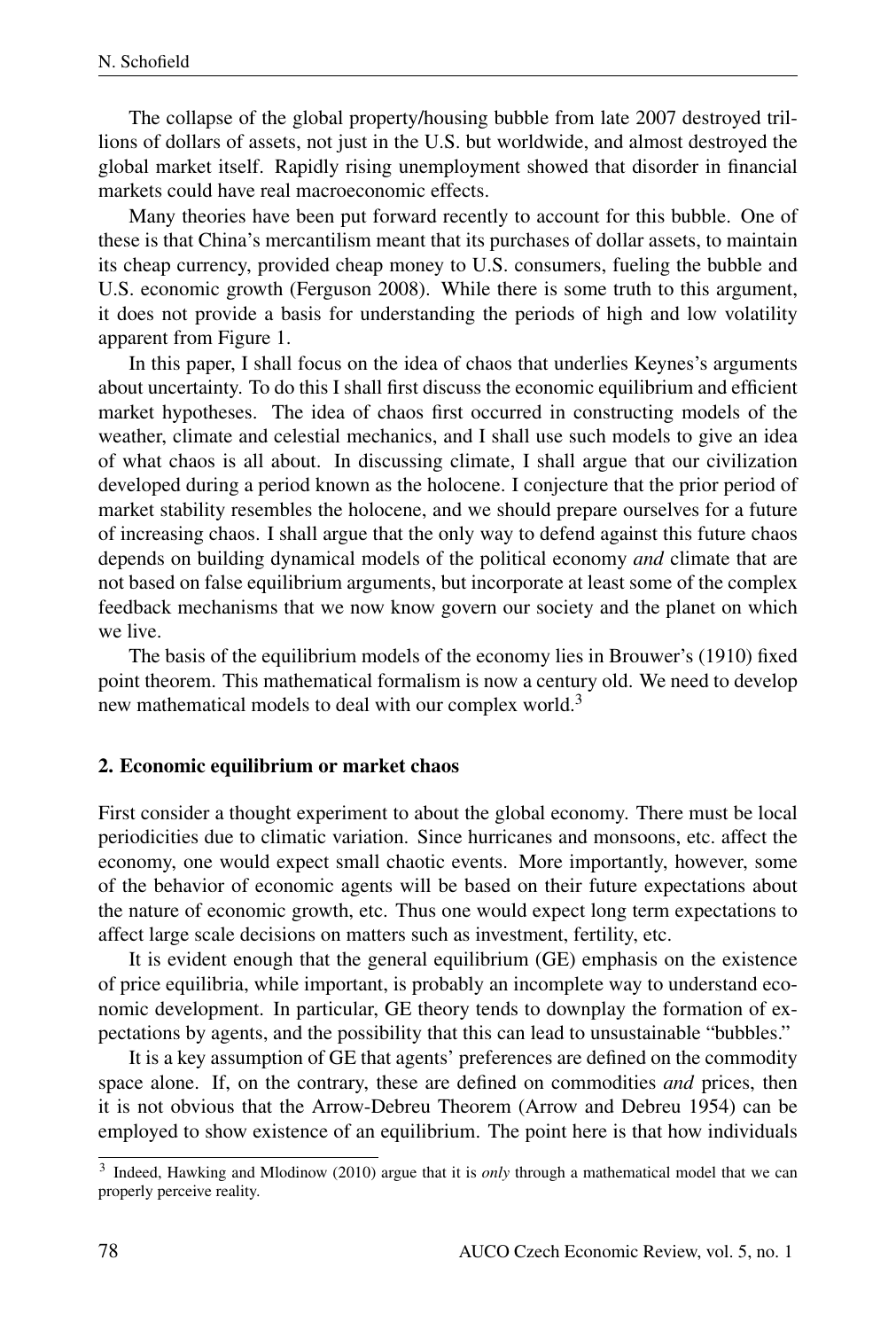respond to price signals in an asset market depends on how they evaluate risk and it is not clear how best to model risk attitudes in the presence of extremely unlikely but very unpleasant events. More generally one can imagine energy engines (very like hurricanes) being generated in asset markets, and sustained by self-reinforcing beliefs about the trajectory of prices. It is true that modern decentralised economies are truly astonishing knowledge or data-processing mechanisms. From the perspective of today, the argument that a central planning authority can be as effective as the market in making "rational" investment decisions is very controversial. Hayek's "calculation" argument used the fact that information is dispersed throughout the economy, and is, in any case, predominantly subjective. He argued essentially that only a market, based on individual choices, can possibly "aggregate" this information (Hayek 1945).

Recently, however, theorists have begun to probe the degree of consistency or convergence of beliefs in a market when it is viewed as a game. In fact the issue about the "truth-seeking capability" of human institutions is very old and dates back to the work of Condorcet (1955, [1795]). Recent work suggests that there may be "belief cascades" or bubbles, which generate multiple paths of beliefs which diverge away from the "truth" (Bikhchandani et al. 1992, 1998).

#### 2.1 Market chaos

I have in mind a dynamical representation of the economy somewhere in between macro-economics and general equilibrium theory. The laws of motion of such an economy would be derived from modeling individuals' "rational" behavior as they process information, update beliefs and locally optimize.

However, as Akerlof and Shiller argue,

... the business cycle is tied to feedback loops involving speculative price movements and other economic activity—and to the talk that these movements incite. A downward movement in stock prices, for example, generates chatter and media response, and reminds people of longstanding pessimistic stories and theories. These stories, newly prominent in their minds, incline them toward gloomy intuitive assessments. As a result, the downward spiral can continue: declining prices cause the stories to spread, causing still more price declines and further reinforcement of the stories. (Akerlof and Shiller 2009)

At present it is not possible to construct such a micro-based macro-economy because the laws of motion are unknown. Nonetheless, just as simulation of global weather systems can be based on local physical laws, so may economic dynamics be built up from the local "rationality" of individual agents. However, the GE models discussed in this paper are based on the assumption that the political economic world is contractible, that is, it has the topological characteristic of a ball. This seems an unlikely assumption.<sup>4</sup> In particular, individuals may fear economic and political disasters, so their preferences are non-convex, thus violating one of the key assumptions of the GE model.

<sup>4</sup> See Krugman (2009), for a recent argument that the assumptions of economic theory are unrealistic.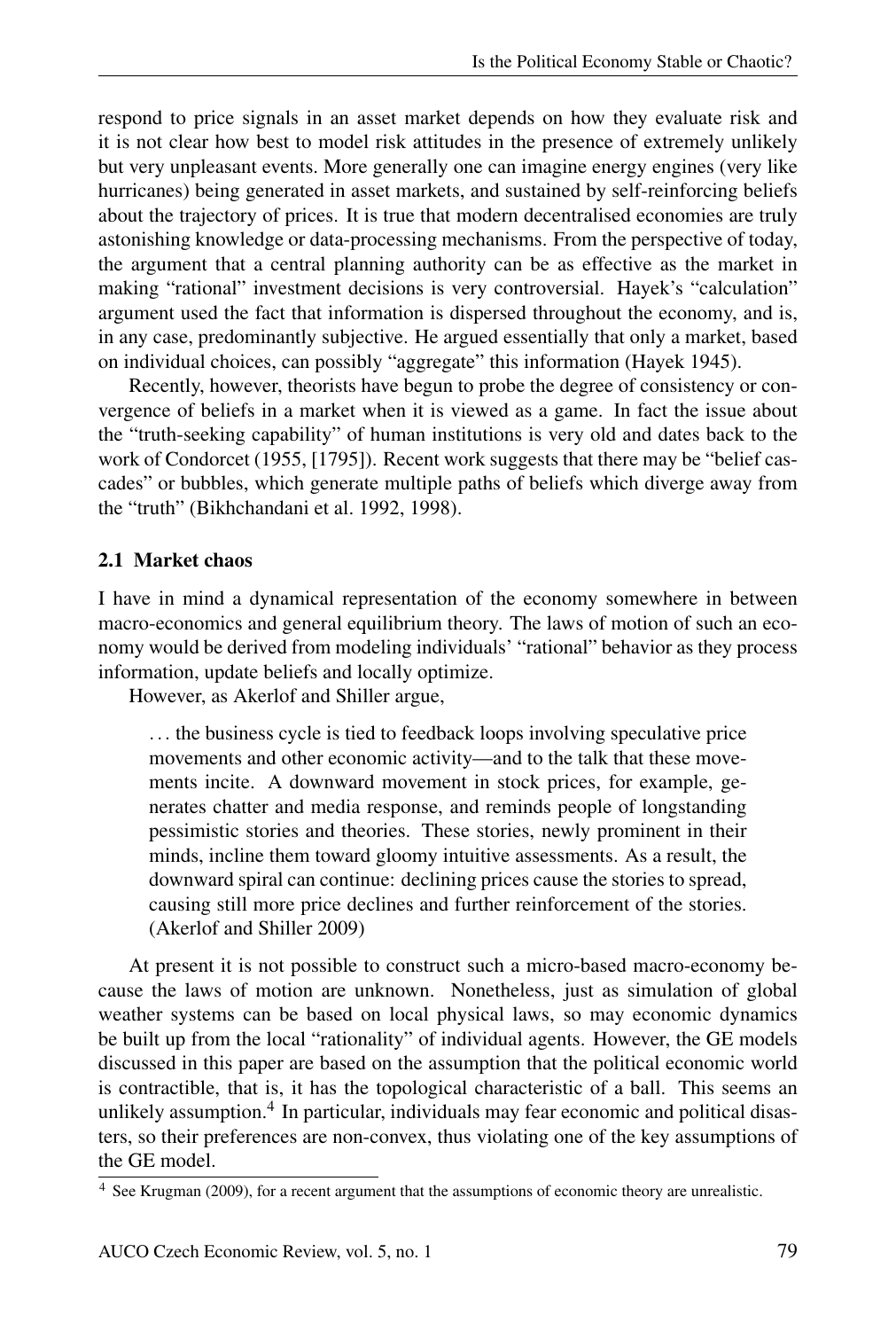In addition, modern growth theory emphasizes "ideas" as the basis of productivity (Romer 1986; Jones 2002; Jones and Romer 2009), and there is no reason to suppose "ideas" exhibit the usual property of diminishing returns. Although the total set of resources may well be bounded, it does not appear to be the case that technological possibilities are similarly bounded. Indeed, the Enlightenment argument between Malthus (1970, [1798], [1830]) and Condorcet (1955, [1795]) seems, at least in the developed world, to have been carried by the optimistic Condorcet. However, the less developed world, particularly Africa and parts of the Middle East, faces Malthusian constraints that engender economic and political disorder. North (2005) argues that the growth of the developed world is due to its sophisticated institutions, what Kling and Schultz (2009) call "protocols," namely the techniques to solve social and economic problems.<sup>5</sup>

Although we might have reason to be optimistic about technological advance, recent economic events have caused concern about the validity of current economic theory. Since our social protocols are crucial to our society, it is imperative they work in an efficient manner. This concern has led to an extensive literature, in the last few years, dealing with the efficiency of our market protocols. This literature discusses the nature of herd instinct, the way markets respond to speculative behavior and the power law that characterizes market price movements (see, for example, Mandelbrot and Hudson 2004; Shiller 2003, 2005; Barbera 2009; Cassidy 2009; Fox 2009). Some of these analyses are based on a version of the market equilibrium theorem. In fact, much of the work on efficient markets is based on the Black-Scholes partial differential equation used to price options (see Black and Scholes 1973).<sup>6</sup> The recent collapse of the economy suggests that this equation is subject to chaotic singularities, whose qualitative nature is not understood.

There are thus two difficulties with GE: ideas give rise to increasing returns, which can generate explosive growth and thus market euphoria. This can lead to bubbles and chaotic collapse.

As discussed above, Minsky's interpretation of Keynes's general theory focuses on the proposition that asset pricing is subject to an extreme degree of uncertainty. The underlying idea is that individuals do not know the true probability distribution on the various states of the world, but only have personal probability distributions, in the sense of Savage (1954). They make stochastic choices on the basis of this personal uncertainty. Agents may also differ widely in how they treat "black swan" low probability events (see Taleb 2007; Chichilnisky 2009, 2010). Since investment decisions are based on these uncertain evaluations, and these are the driving forces of an advanced economy, the flow of the market can exhibit singularities, of the kind that recently nearly brought on a great depression. These singularities are time-dependent, and can be induced by endogenous belief-cascades, rather than by any change in economic or political fundamentals.<sup>7</sup>

More abstractly, the space in which economic and political behavior occurs may

<sup>5</sup> See also Stiglitz (2010) for a recent discussion of the failure of these protocols.

<sup>&</sup>lt;sup>6</sup> I shall argue below that this equation is structurally similar to the Ricci flow equation in celestial mechanics, and can be regarded as a method of computing the "geodesic" of the financial economy.

 $<sup>7</sup>$  All of these ideas are present in Keynes's work, especially as interpreted by Minsky.</sup>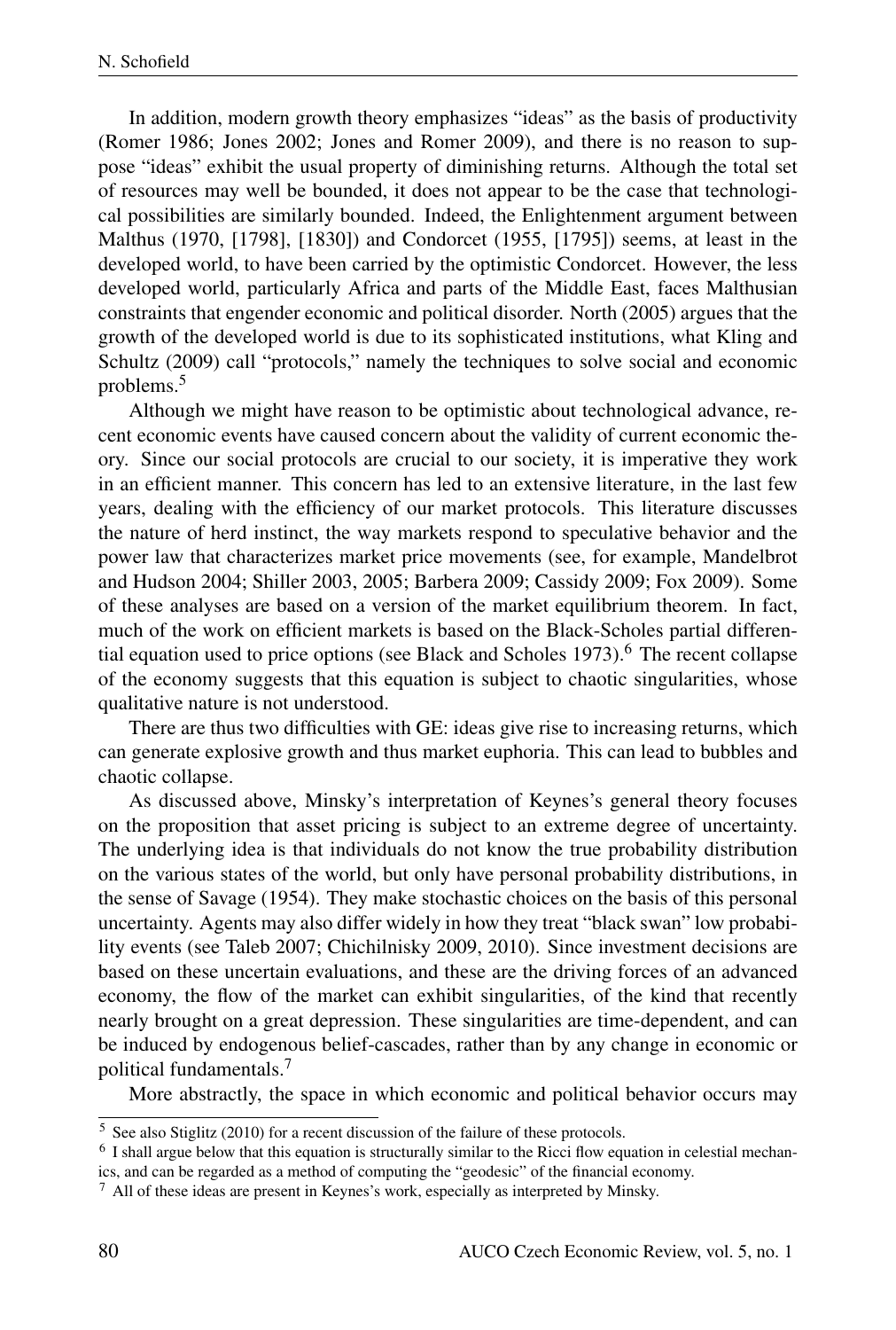be thought of as a "manifold" of very high dimension. While GE asserts that there are "equilibria," these will depend on the dynamical domain in which they are defined. These domains are separated by singularities, where the qualitative nature of the system may be radically transformed. To illustrate this point by the stock market, shown above in Figure 1, the flow does not look like a slowly changing equilibrium, responding to exogenous changes in population and resources. A period of relative stability, or low volatility, as in the 1990's, would give a false impression of risk prior to the singularity in 2000. This stable period was followed by collapse, then euphoria, then by collapse again, then the current partial recovery. The period of disorder that occurs after passing through such a singularity we can call "chaos."

#### 3. Chaos

#### 3.1 Chaos in weather

"Empirical chaos" was probably first discovered by Lorenz (1963,1993). He found that slight changes in the coefficients of a simple system, with three variables and three parameters, used to model the weather, gave rise a qualitatively different dynamical process.

Given that chaos can be found in such a simple meteorological system, it is worthwhile engaging in a thought experiment to see whether "climatic chaos" is a plausible phenomenon. Weather occurs on the surface of the earth, so the spatial context, or "geosphere," is the two-dimensional sphere, the surface of the earth,  $S^2 \times I$ , where *I* is an interval corresponding to the depth of the atmosphere. Purely theoretical arguments show that a certain kind of dynamical system on  $S^2 \times I$  will exhibit a critical point. Such a critical point can also be viewed as a local singularity. But as the weather systems change then the dynamical systems that are used to describe them also change. When different local weather systems collide then their impact will often be indeterminate or chaotic. So the onset of a hurricane for example can be seen as a local singularity.

The system of plate tectonics occurs in the "lithosphere" also in  $S^2 \times I$ , so volcanoes can also be seen as local singularities. Earthquakes and volcanoes on the tectonic boundaries are locally chaotic because of the non-linearity of the dynamical system that governs their behavior. $8$  As a dynamical system changes so that a new singularity is about to come into being, we can call this neighborhood a "portal." It is within a portal that the dynamics becomes chaotic.

Climate is affected by temporal periodicities, induced by the orbit of the earth round the sun and wobbles in the earth's rotation.<sup>9</sup> In addition there are spatial periodicities or closed orbits in the geosphere. Chief among these must be the jet stream and the oceanic orbit of water from the southern hemisphere to the North Atlantic (the Gulf Stream) and back. The most interesting singularities are the hurricanes generated each year off the coast of Africa and channeled across the Atlantic to the Caribbean and

<sup>8</sup> For example, the earthquakes in Haiti on January 12, in Chile on 27 February, 2010, and in Qinghai Province, China, on April 14, 2010, as well as the eruption of the Eyjafjallajokull volcano in Iceland later in April, 2010, were completely unpredictable events.

<sup>&</sup>lt;sup>9</sup> Celestial chaos is discussed below.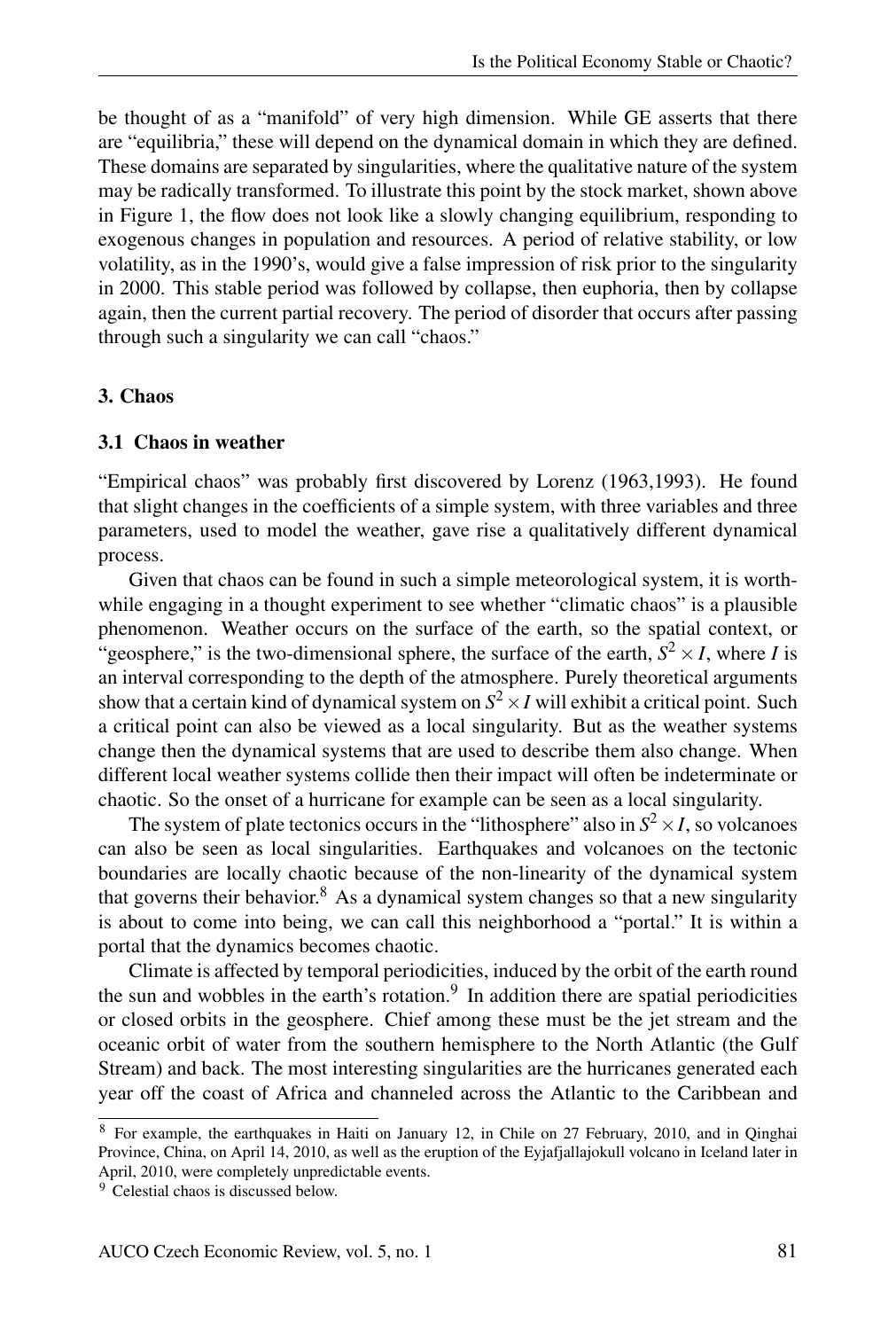the coast of the U.S.A. Hurricanes are self-sustaining heat machines that eventually dissipate if they cross land or cool water. It is fairly clear that their origin and trajectory is chaotic. Understanding weather, and more generally, climate itself, involves the analysis of an extremely complex dynamical system that is affected by periodicities in the solar system. We now turn briefly to the notion of "structural stability" and chaos in the heavens.

#### 3.2 Celestial chaos

When Galileo Galilei turned his telescope to the heavens in August 1609, he inaugurated the modern era in science. In his *Sidereal Messenger* (1610) he wrote of the myriad stars in the milky way, the moons of Jupiter, each with a different period and distance from Jupiter. Jupiter's moons suggested it was a planet just like the earth. Moreover the phases of Venus also suggested that it was a planet orbiting the Sun. These observations, together with Kepler's empirical "laws" on planetary orbits made it clear that the Copernican heliocentric model of the solar system was not just a mathematical theory but a truth. Galileo waited 22 years before publishing *Dialogue Concerning the Two Chief World Systems, Ptolemaic and Copernican*, for fear that he would be accused of heresy by the Church. Indeed, in 1633, he was found guilty of "vehement suspicion of heresy" and spent the years until his death under house arrest, while writing *Two New Sciences* (1638). Within fifty years Newton published *Philosophiae Naturalis Principia Mathematica* (1687), giving a mathematical model of physical reality, including celestial mechanics that provided the theoretical foundations for Kepler's Laws.

Even with the Newtonian mathematical model, it was unclear whether the solar sytem was "structurally stable." Although it was possible to compute the orbit of a single planet round the sun, the calculation of the influence of many planets on each other seemed technically difficult. Could these joint influences cause a planet to slowly change its orbit, perhaps causing it to spiral in to the sun? Structural stability for the orbital system of the planets means that the perturbations, caused by these interactions, do not change the overall dynamic system. The failure of structural stability means that a slight perturbation of the dynamical system induces a change in the qualitative characteristics of the system. As in the previous discussion, we can use the term "chaos" to refer to this breakdown.

It is only in the last twenty years or so that the implications of "chaos" have begun to be realized. In a recent book Kauffman commented on the failure of structural stability in the following way:

One implication of the occurrence or non-occurrence of structural stability is that, in structurally stable systems, smooth walks in parameter space must [result in] smooth changes in dynamical behavior. By contrast, chaotic systems, which are not structurally stable, adapt on uncorrelated landscapes. Very small changes in the parameters pass through many interlaced bifurcation surfaces and so change the behavior of the system dramatically. (Kauffman 1993)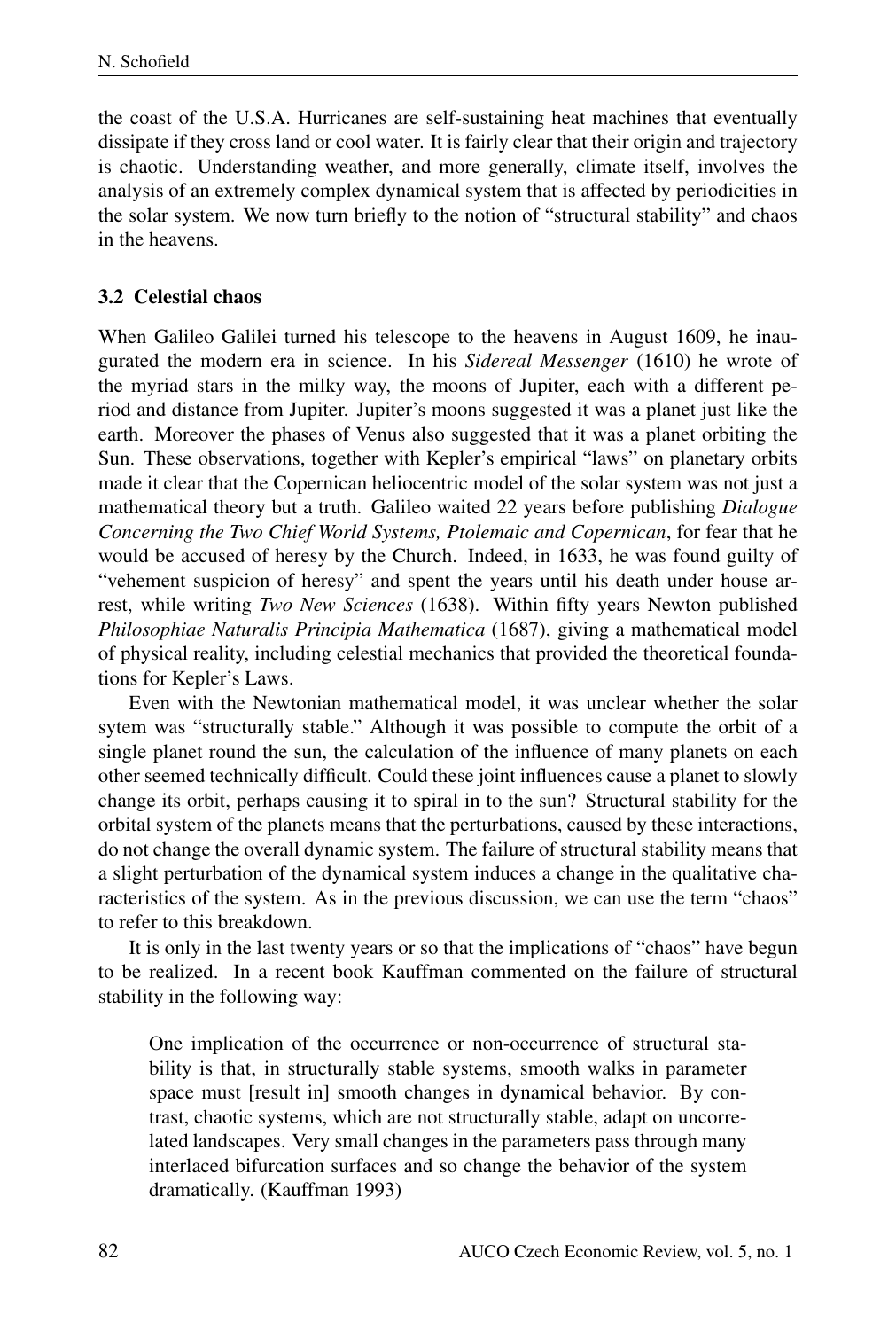It is worth mentioning that the idea of structural stability is not a new one, though the original discussion was not formalized in quite the way it is today. The laws of motion written down by Newton in *Principia Mathematica* could be solved precisely giving a dynamical system for the case of a planet (a point mass) orbiting the sun. However, the attempt to compute the entire system of planetary orbits had to face the problem of perturbations. Would the perturbations induced in each orbit by the other planets cause the orbital computations to converge or diverge? With convergence, computing the orbit of Mars, say, can be done by approximating the effects of Jupiter, Saturn perhaps, on the Mars orbit. The calculations would give a prediction very close to the actual orbit. Using the approximations, the planetary orbits could be computed far into the future, giving predictions as precise as calculating ability permitted. Without convergence, it would be impossible to make predictions with any degree of certainty. Laplace in his work *Mécanique Céleste* (1799–1825) had argued that the solar system (viewed as a formal dynamical system) is structurally stable (in our terms) (see Galison 2003). Consistent with his view was the use of successive approximations to predict the perihelion (a point nearest the sun) of Haley's comet, in 1759, and to infer the existence and location of Neptune in 1846.

Structural stability in the three-body problem (of two planets and a sun) was the obvious first step in attempting to prove Laplace's assertion. In 1885 a prize was announced to celebrate the King of Sweden' s birthday. Henri Poincaré submitted his entry "Sur le problème des trois corps et les Equations de la Dynamique." This attempted to prove structural stability in a restricted three body problem. The prize was won by Poincaré although it was later found to contain an error. His work on differential equations in the 1880s and his later work, *New Methods of Celestial Mechanics* in the 1890's, developed qualitative techniques (in what we now call differential topology). The Poincaré conjecture, that "a compact manifold, with the same algebraic invariants as the three-dimensional sphere, is indeed a three sphere" was one of the great unproven theorems of the twentieth century. The theorem has recently been proved by Grigori Perelman (see O'Shea 2007).<sup>10</sup>

The earlier efforts to prove this result has led to new ideas in topological geometry, that have turned out, surprisingly, to have profound implications for a better understanding of general relativity and the large scale structure of the universe. Our physical universe is a three dimensional manifold, probably bounded and thus compact. The Ricci flow on this manifold is given by a certain partial differential equation. This equation is a way of characterizing the curvature of geodesics on this manifold. The equation has a deep relationship with the topological structure of the universe. Perelman's proof depends on understanding the nature of singularities associated with this equation.

One of the notions important in understanding structural stability and chaos is that of *bifurcation*. Bifurcation refers to the situation where a particular dynamical system is on the boundary separating qualitatively different systems. At such a bifurcation, features of the system separate out in pairs. However Poincaré also discovered that

<sup>&</sup>lt;sup>10</sup> Perelman recently won a million dollar Millenium prize for his theorem from the Clay Mathematics Institute. For an outline of Perelman's result see Morgan and Tian (2007).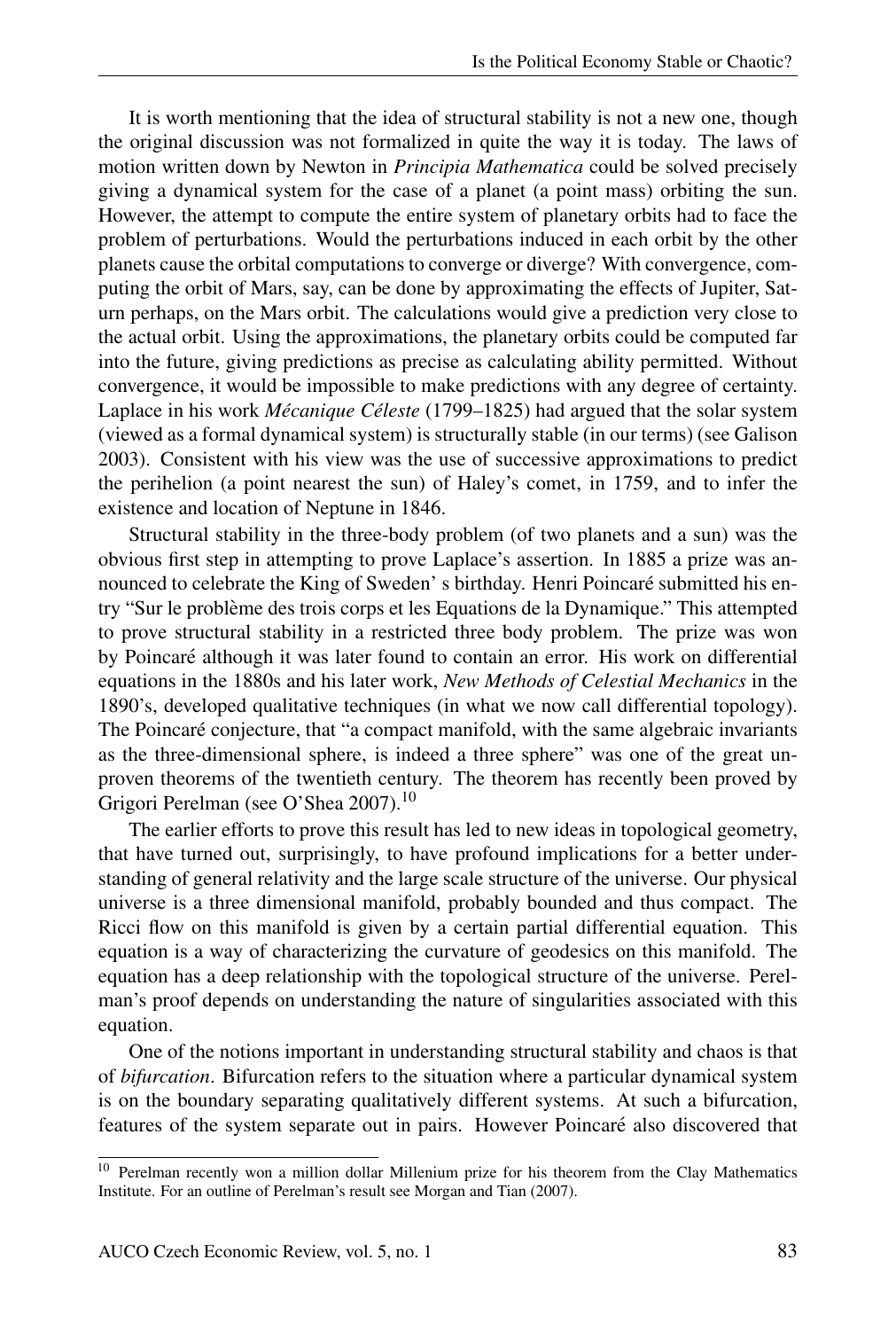the bifurcation could be associated with the appearance of a new solution with period double that of the original. This phenomenon is central to the existence of a perioddoubling cascade as one of the characteristics of chaos. Near the end of his *Celestial Mechanics*, Poincaré writes of this phenomenon:

Neither of the two curves must ever cut across itself, but it must bend back upon itself in a very complex manner ... an infinite number of times ... . I shall not even try to draw it ... nothing is more suitable for providing us with an idea of the complex nature of the three body problem. (Galison 2003, p. 74)

Although Poincaré was led to the possibility of chaos in his investigations into the solar system, he concluded that though there were an infinite number of such chaotic orbits, the probability that an asteroid would be in a chaotic orbit was infinitesimal. Arnol'd (1963) showed that for a system with small planets, there is an open set of initial conditions leading to bounded orbits for all time (see Message 1984). Computer simulations of the system far into the future also suggests that it is structurally stable.<sup>11</sup> Even so, there are events in the system that affect us and appear to be chaotic.<sup>12</sup> It is certainly the case that the "N-body system" can display exceedingly complex, or chaotic phenomena (Saari and Xia 1985). Although space is three dimensional, the Einsteinian universe also involves time, and the behavior of geodesics near space-time singularities may also be very complex.<sup>13</sup>

The point of this discussion about celestial mechanics is the we know the Newtonian laws of motion, but even these relatively simple laws generate phenomena that can defeat prediction. Analysis under the more complex Einsteinian laws of motion become even more difficult. The Black-Scholes partial differential equation, which we referred to above, can be seen as the analogue of the computation of the geodesic in cosmology. Once we have rejected the notion that the economy seeks equilibrium, then we are obliged to accept the real possibility of singularity and chaos in its behavior.

As a result of his research in celestial mechanics, Poincaré (2007, [1908]) was led to the realization that any deterministic system could, in principle, be chaotic. As he wrote:

If we knew exactly the laws of nature and the situation of the universe at the initial moment, we could predict exactly the situation of that same universe at a succeeding moment ... but even if it were the case that the natural laws had no longer any secret for us, we could still only know the initial situation approximately. If that enabled us to predict the succeeding situation with the same approximation, that is all we require, and we should say that the phenomenon had been predicted, that it is governed by laws. But it is not always so; it may happen that small differences in

 $\frac{11}{11}$  Had the solar system been chaotic, then life would not have evolved on Earth.

<sup>&</sup>lt;sup>12</sup> For example, asteroid collisions with the earth or Jupiter could be called chaotic, though catastrophic would be a more appropriate term.

<sup>&</sup>lt;sup>13</sup> See the discussion of space-time singularities, such as black holes, in Hawking and Ellis (1973) and in Penrose (2003).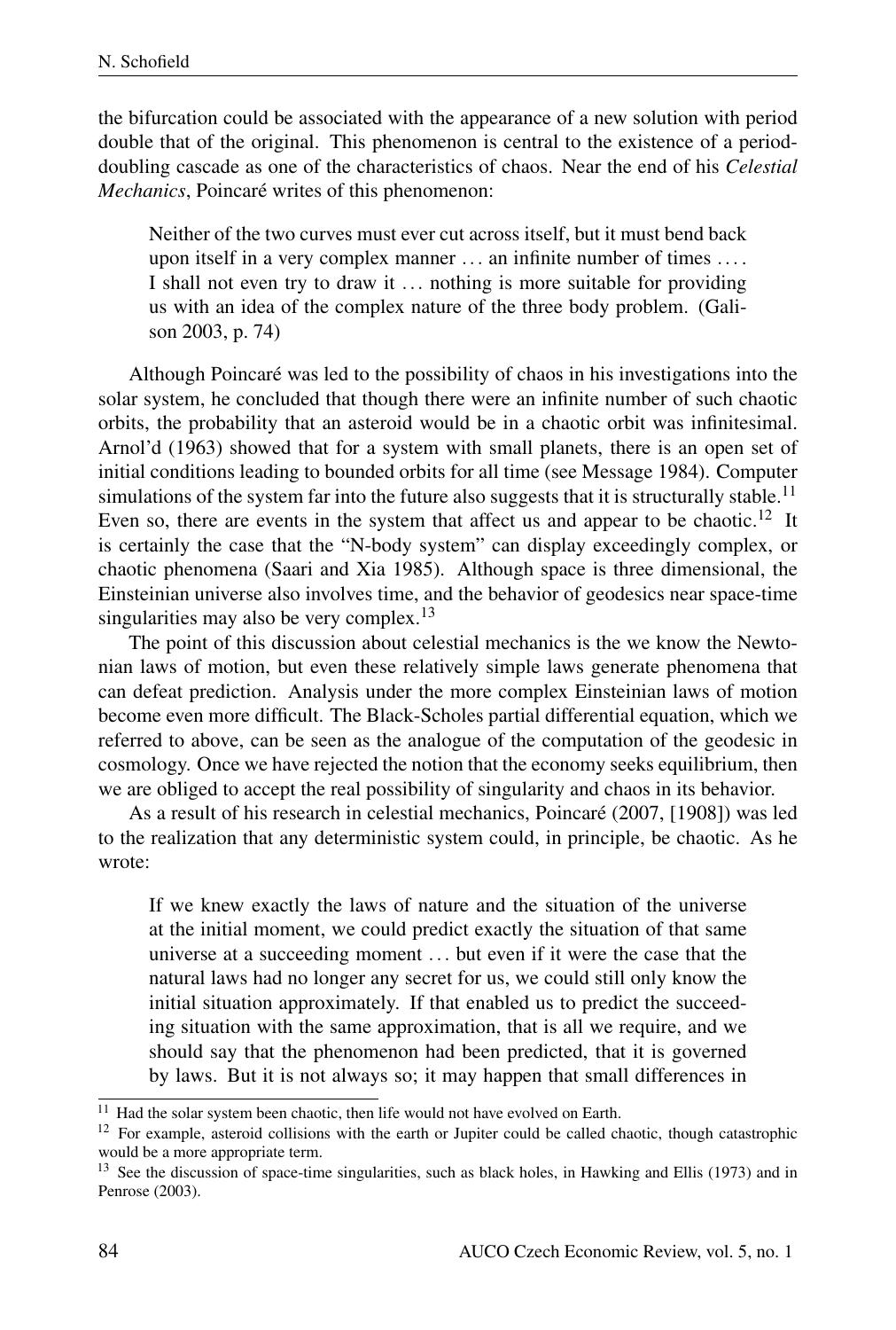the initial conditions produce very great ones in the final phenomena. A small error in the former will produce an enormous error in the latter. Prediction becomes impossible, and we have the fortuitous phenomenon.<sup>14</sup> (Poincare 2007, [1908]) ´

Poincaré's work led to one of the other great theorems of twentieth century century. It had seemed that structurally stable dynamical systems were typical or generic, but Smale (1966) proved that though this was true in two-dimensions, it was false in general. In essence, in the space of all dynamic systems, there seems to exist an open set of structurally stable ones and an open set of chaotic systems. A singularity characterizes the transition from one of these sets to the other.

We now turn to the possibility of chaos in climate, and its influence on humankind.

#### 4. The Holocene

The onset and behavior of the ice ages over the last 100,000 years is very possibly chaotic, and it is likely that there is a relationship between these violent climatic variations and the recent rapid evolution of human intelligence (Calvin 1991; Fagan 2010).

More generally, evolution itself is often perceived as a gradient dynamical process, leading to increasing complexity. However, Gould has argued over a number of years that evolution is far from gradient-like: increasing complexity coexists with simple forms of life, and past life has exhibited an astonishing variety. Evolution itself appears to proceed at a very uneven rate, and Gould used the term "punctuated equilibrium" to refer to these singularities that differentiated domains of evolutionary volatility (see Gould 1989; Eldridge and Gould 1972).

By analogy with the use of the term *singularity* in the theory of dynamical systems, I shall use it to refer to a "gate" or portal between qualitatively different systems.<sup>15</sup> We shall use this idea to discuss the qualitative changes that can occur in weather and climate.<sup>16</sup>

One of the concerns about climate is that it may exhibit complex singularities. For example, the spatially periodic, oceanic flow of water, including the Gulf stream, has switched off, and then on again, in the past. These switches can be interpreted as singularities that have caused catastrophic changes in climate, and have, in turn, been caused by subtle changes in the underlying periodicities of the system. Since the end of the last ice age, during the period of the *holocene* of the last twelve thousand years, humankind has benefited from a structurally stable and mild climate domain, conducive to agriculture. Figure 2 shows average global temperature for the last 100K years, taken from Greenland ice cores. There is a singularity about 90K years ago, then

 $\frac{14}{14}$  Poincaré's argument may hold for the formation of the solar system. It is not clear as yet whether our stable solar system is generic in some sense, or very unusual.

<sup>&</sup>lt;sup>15</sup> I do not mean simply a rest point in a given dynamical system, but rather a barrier within a set of dynamical systems where general topological properties change. See Zeeman (1977) for example who used the term catastrophe.

<sup>&</sup>lt;sup>16</sup> Sometimes climate does hit an equilibrium, when the planet becomes an ice ball. It only escapes such an equilibrium because of tectonic activity (Macdougall 2004).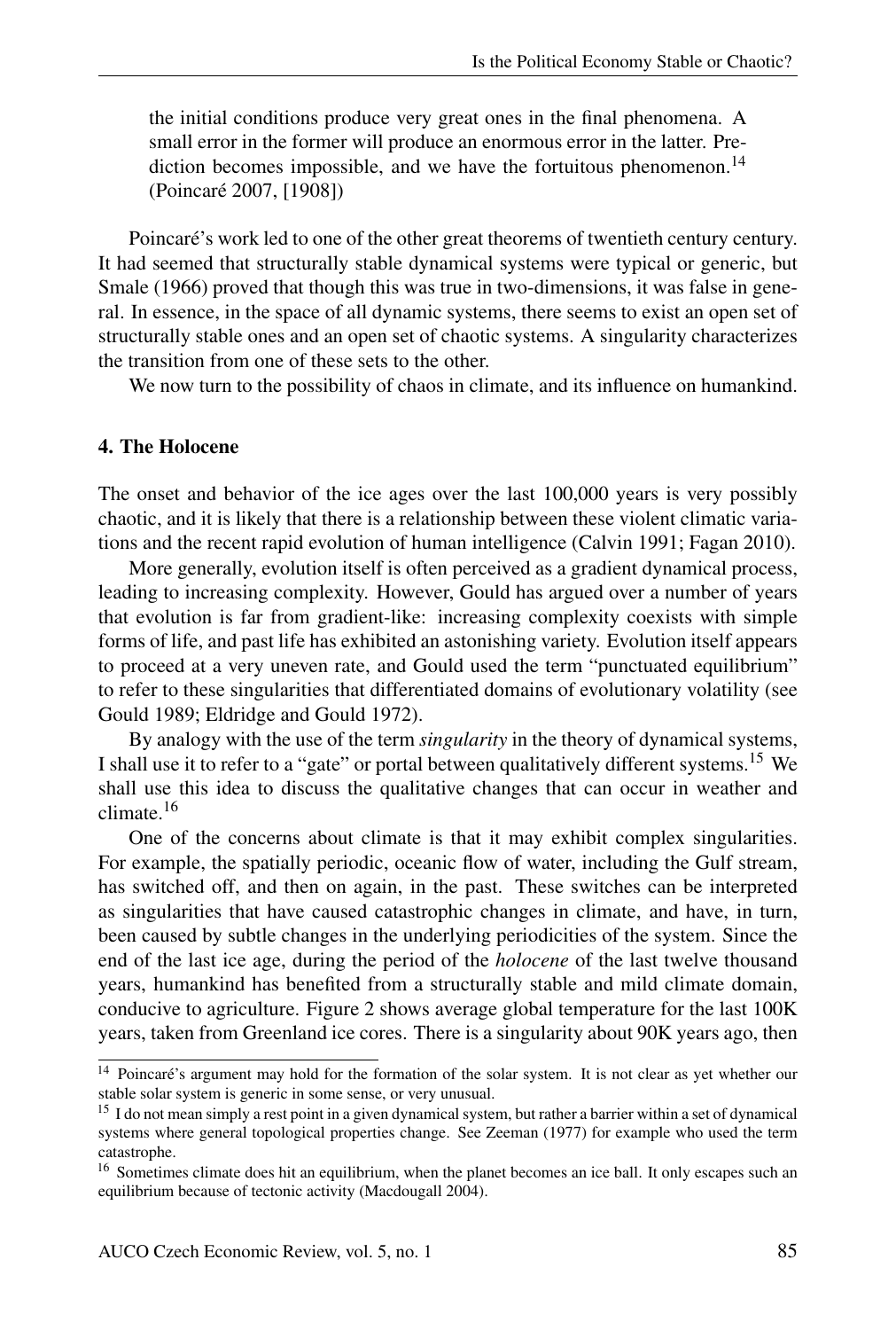a long chaotic period of about 80K years, and then a singularity about 12K years ago, where the chaotic behavior changed, leading to the holocene. Just before the holocene, there was a brief ice age, the "Younger Dryas," lasting approximately 1,300 years, from about 12,800 to 11,500 years ago. Broecker (1997, 2010) describes how the global climate "flickered" in a particularly chaotic fashion, over periods of between 5 and 45 years, just before passing through the singularity that heralded the holocene.<sup>17</sup> The dynamical system of the "biosphere," the whole system of life on Earth, is so interwined with that of the geosphere that computer-based quantitative analysis can only hint at the connections.



Source: Global-Fever.org.

Figure 2. Climate 100K BCE to now: chaos from 80K BCE to 10K BCE

As we noted above, the earth's climate is affected by periodicities in the rotation of the Earth, as well as by the oscillatory behavior of the Solar irradiation (with an eleven year sunspot cycle). The celestial cycles are associated with the eccentricity of the orbit (with a period of order 95,000 years), the Earth's tilt or obliquity (with a period of about 41,000 years), and precession (of period about 26,000 years). The changes in eccentricity are due to the perturbations on Earth's orbits induced by the other planets.<sup>18</sup> Hansen (2009) has charted the effects of these celestial oscillations on correlated changes in temperature,  $CO<sub>2</sub>$  concentration and sea-levels over the last 400 thousand years. As Figure 3 illustrates these "celestial" oscillations are periodic and non-chaotic in themselves. However, as the work of Broecker and many others illustrates, their interactive effect on the Earth can induce transformations in climatic behavior that are chaotic over certain domains. Clearly the oscillatory celestial events, as illustrated in Figure 3, cannot, by themselves, account for the climatic behavior presented in Figure 2. In other words there may be two entirely different domains, a stable one like the holocene, and a chaotic one, just before the holocene. In addition, exotic celestial events, like the collision with the asteroid, 65 million years ago, can induce major singularities and flip the biosphere into a different domain (see Alvarez

<sup>&</sup>lt;sup>17</sup> There was also a very brief ice age about 8,200 years before the present.

<sup>&</sup>lt;sup>18</sup> See Hays et al. (1976) for a discussion of the work of Milutin Milankovitch who hypothesised that these "celestial" oscillations affected climate.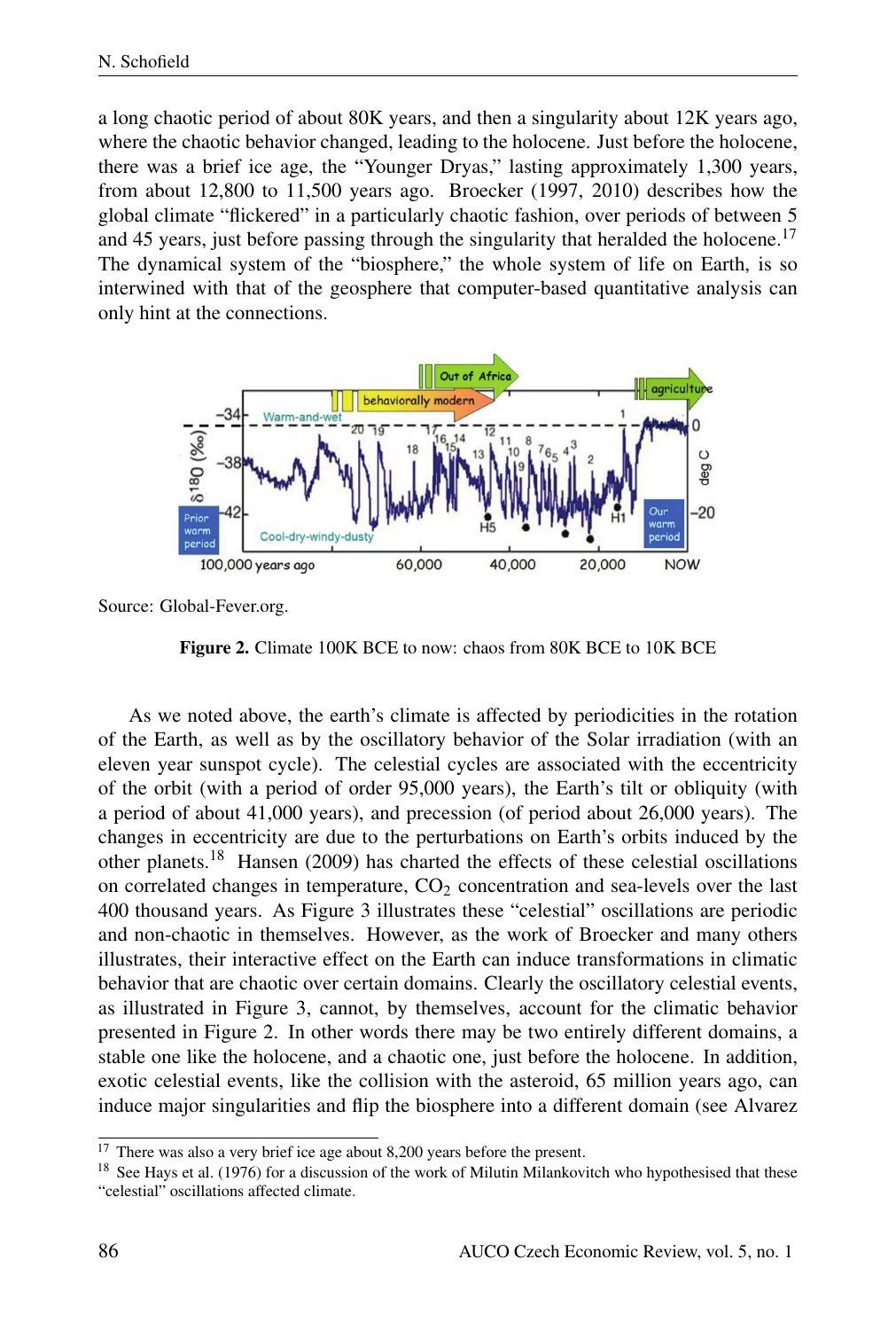

Figure 3. Oscillations in precession, obliquity and eccentricity

et al. 1980).<sup>19</sup>

It is increasingly understood that the dynamics of the geosphere and biosphere interact through multiple feedback mechanisms. The melting of the ice caps resulting from a temperature change modifies their albedo, reflecting less heat energy, further raising world temperature, increasing oceanic volume, affecting forest evapotranspiration as well as the global algae populations. The oceanic conveyor (and thus the Gulf Stream) can, and has, shut down. Methane can be liberated from deep ocean domains and from land, due to the decay of pemafrost. Cloud formations may change as the weather system is transformed, and intense families of hurricanes spawned in the oceans. All these possible changes are deeply chaotic because they involve fundamental transformations in the nature of the balance between our civilization, the oceans, the land and the atmosphere.

It is now well established that even relatively small changes in climate, over the last few thousand years, have had profound effects on our civilization, the *anthrosphere.*<sup>20</sup> Over the longer run of 100K years, our rapid evolution was the consequence of the chaotic climate prior to the holocene. The population growth from about 6 million, at 12K years ago to over 6 billion now is due, of course, to the spread of agriculture, but this was possible only because of a relatively stable climate.<sup>21</sup>

We have only recently realized that population growth and economic activity have induced links from the anthrosphere *to* the biosphere and geosphere. In fact it is now believed that these effects have been present since the beginning of agriculture about 12K years ago, but the relative stability of the holocene obscured this connection. It

<sup>&</sup>lt;sup>19</sup> See also Benton (2003) for the much more severe Permian mass extinction about 250 million years ago. It is believed that extensive volcanic activity released enormous amounts of CO<sub>2</sub> and chlorine, causing a runaway greenhouse effect. The effect was further stimulated by the melting of frozen gas hydrates, and led to a global 6 degree Celsius rise in temperature. About 90 % of all species became extinct.

<sup>20</sup> See Fagan (1999, 2008) and Diamond (2005) on the Medieval Warm (800CE to 1300CE) and the Little Ice Age (1300 to 1850CE).

<sup>&</sup>lt;sup>21</sup> World population growth rate increased from about 0.07 % 12K years ago to about 0.08 % 2K years ago to about 0.4% in 1650. The "Malthusian barrier" was broken about 1950 with a growth rate of about 1.6% (Kremer 1993).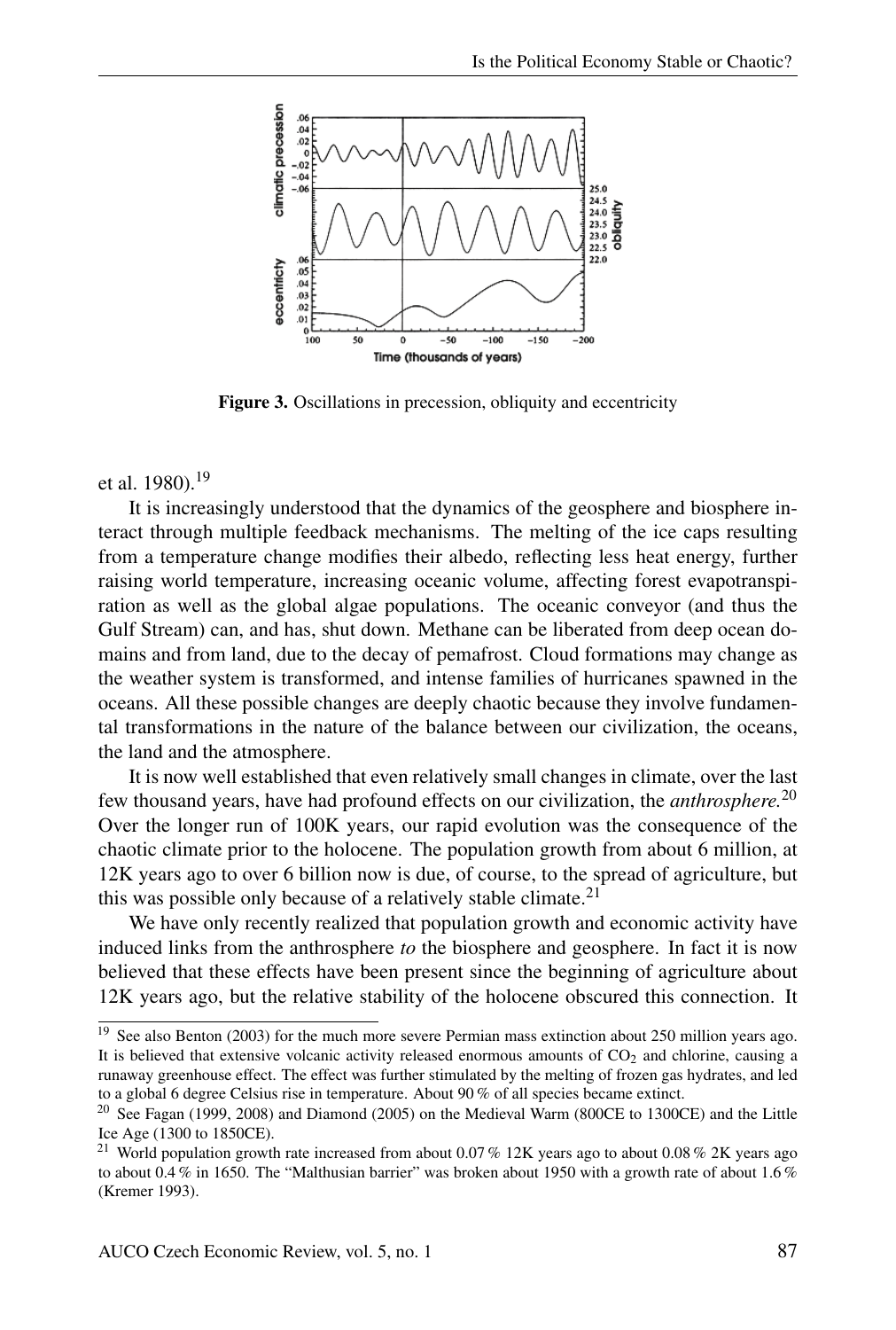is precisely because small changes can bring about a qualitatively different system of climate behavior, that we now fear that human activity may be be sufficient to "force" the biosphere through a singularity into a "hot zone." $^{22}$ 

#### 5. Concluding remarks

While GE may assert the existence of a general full-employment equilibrium, recent events seem to support the thesis presented here that economic behavior in our sophisticated markets may also induce complex or chaotic singularities in the flow of the economy. Indeed, it has dawned on us that these lurches from one crisis to another make it even more difficult to see how to plan for the future. If the onset of climate change induces the kind of chaos that occurred prior to the holocene, then we can expect economic hurricanes in the future. More to the point, before we hit a climatic singularity, there may occur totally unexpected eventualities, such as Malthusian crashes, or Katrina events. For this reason, the future we face exhibits the kind of fundamental uncertainty that Keynes emphasized.

It can be argued that the degree of uncertainty is so pronounced that we should plan for the future with extreme risk aversion (see Stern 2007; Rockström et al. 2009).<sup>23</sup> The global downturn, has led to severe disagreement about how to attempt to deal with climate change at the international level. It was only because of pressure from President Obama that the Copenhagen Accord was agreed to, in December 2009, by the United States together with four key emerging economies—China, Brazil, India and South Africa.

The UN Climate Change Conference in Cancun, ended on 11 December, 2010, with a declaration that it had adopted:

... a balanced package of decisions that set all governments more firmly on the path towards a low-emissions future and support enhanced action on climate change in the developing world.

However, for further success on this issue, it is necessary to obtain agreement from the rapidly developing polities of Brazil, China and India. This will prove difficult. The relative economic stability of the past was maintained by the dominance of the United States. This period seems to have come to an end, and it may well be that without such hegemony, political and economic instability will be exacerbated.

To preserve democracy, Keynes believed that government intervention to control market volatility was the answer, coupled with the preservation of the free market in commodities.<sup>24</sup> But as ever, to constrain or regulate a market, it is necessary to control

<sup>&</sup>lt;sup>22</sup> Metaphorically speaking, it would be like passing through a black hole into a totally different universe. The point is that the portal to the singularity would be chaotic. Indeed it has been suggested that our behavior may have brought the Holocene to an end, and we should note this by calling the new world the *Anthropocene*.

<sup>&</sup>lt;sup>23</sup> This uncertainty stems essentially from the very limited horizon of predictability that we can reasonably impose on the interaction of the anthrosphere and climate.

<sup>&</sup>lt;sup>24</sup> Both Keynes and Hayek believed that the free market in commodities was conducive to both efficiency and liberty.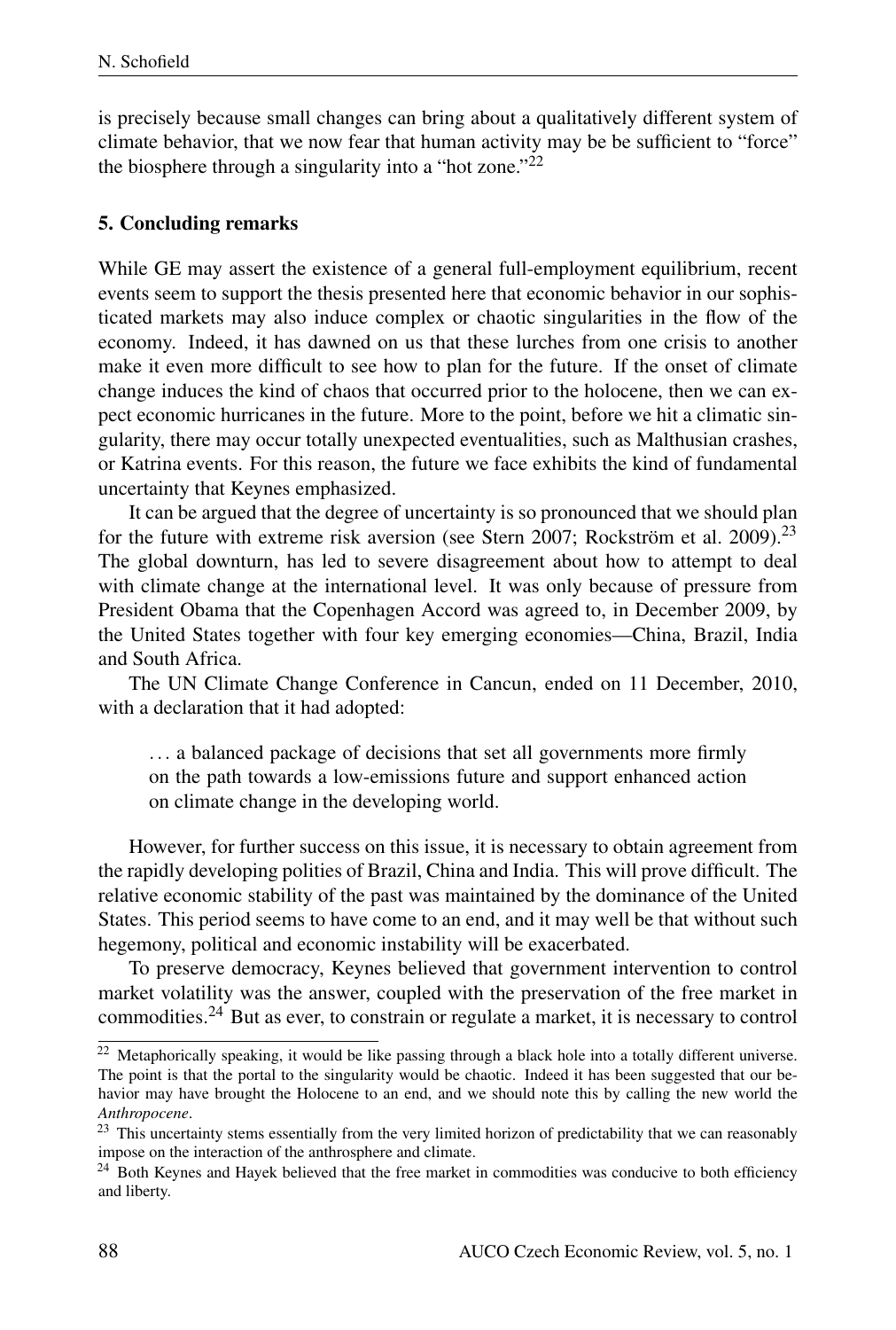assets sufficient to do the job, and the scale of these required assets depends on the size of the market and its inherent volatility. The decades long growth and globalization of the international economy means that the assets used for control must be of the order of many trillions of dollars. The United States does not control sufficient assets.

Schumpeter was sanguine about the consequences of market volatility. As he wrote:

This process of Creative Destruction is the essential fact about capitalism. It is what capitalism consists in and what every capitalist concern has got to live in ... . It must be seen in its role in the perennial gale of creative destruction. (Schumpeter 1942)

If the volatility of the market is no more than a cyclic phenomenon, then we can agree with Schumpeter. Minsky, a student of Schumpeter, was much less sanguine. While accepting Schumpeter's view of the transformative role of technology, he feared the consequences of financial chaos.

In fact, it seems that the globalization and transformation of the world economy in the last few decades has created much more complex feedback mechanisms in the world political economy. It is this increased complexity in the international system that has made it more susceptible to belief cascades, and to the possibility of singularity.

In a sense, our own hubris has brought this on ourselves. If we can no longer trust the market to behave in a fairly stable fashion, then we have to understand it better, in order to regulate it, or partially control it. At the same time however, we also face the possibility of climatic chaos, generated by the additional complexity of our own behavior affecting an already subtle dynamical system.

We face a quandary of uncertainty, since we neither understand the Anthropocene that we have created, nor the way in which it is affected by the biosphere and climate. This global quandary creates many localized quandaries about how to proceed in the short and medium term, not the least of which concerns the question of debt.<sup>25</sup>

Although President Obama seems aware of the quandary, he faces a divided Congress, and a Senate, conservative in its policy preferences, because of its use of a supermajoritarian voting rule. It would seem that facing the quandary of the future will depend on our ability to better understand the global economy that we have created. A high degree of risk aversion would seem like a good first step. But to do this requires concerted and cooperative action by all the major powers, including at a minimum, the United States, the European Union and China. An appreciation of the failure of our theories about economic equilibrium and an acknowledgement of fundamental uncertainty and chaos may help us proceed with caution.

Acknowledgment This article is based on work supported by NSF grant 0715929. The article was completed while the author was the Glenn Campbell and Rita Ricardo-Campbell National Fellow at the Hoover Institution, Stanford, 2010.

<sup>&</sup>lt;sup>25</sup> Ferguson (2010) suggests that the American Empire, like earlier ones, may collapse in a chaotic fashion. The total U.S. federal debt is a concern. It increased from \$5 trillion in 1992 to \$7 trillion (about 70 % of GDP) in 2000 to \$17 trillion (about 116 % of GDP) in 2010.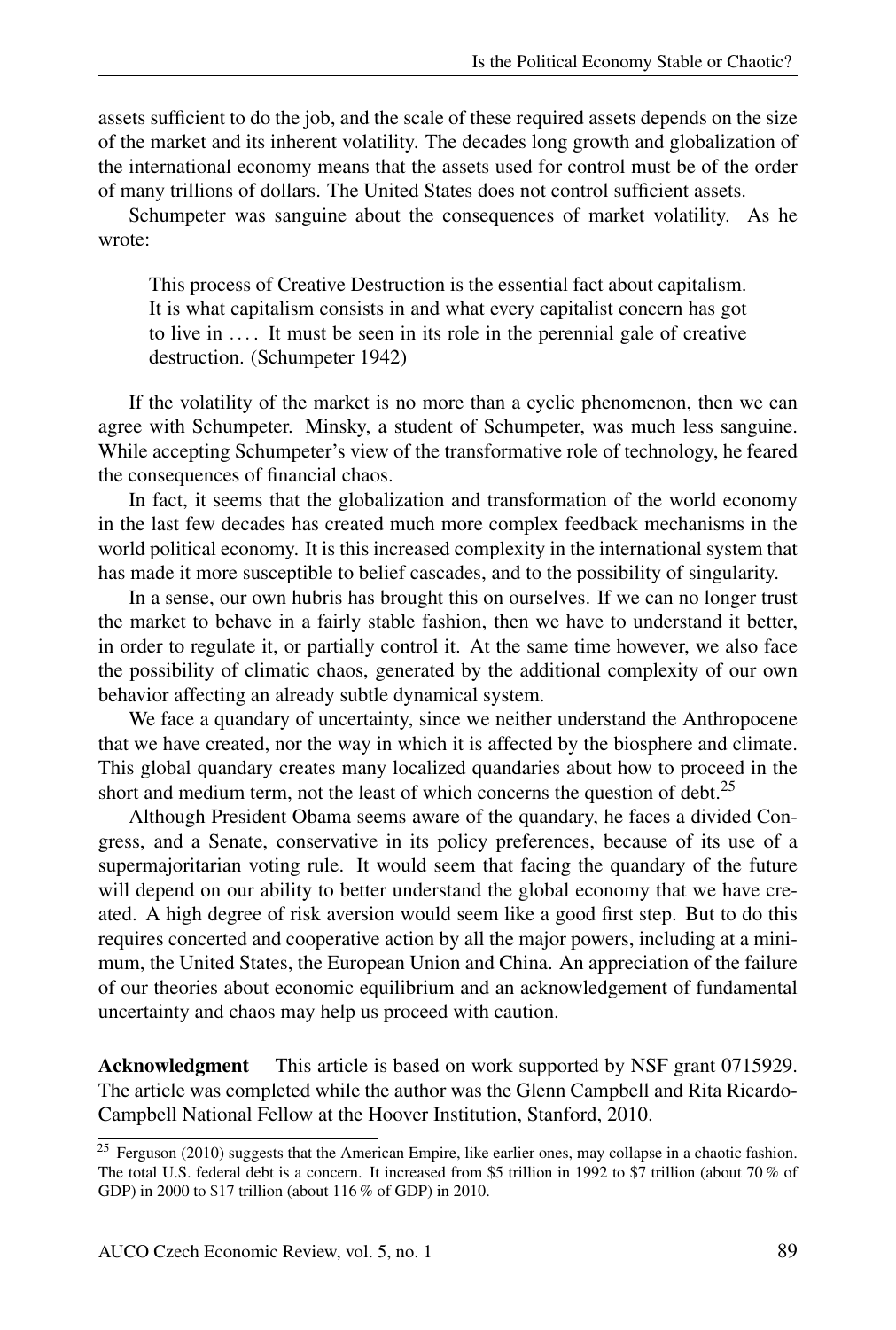## References

Akerlof, G. A. and Shiller, R. J. (2009). *Animal Spirits*. Princeton, Princeton University Press.

Alvarez, L. W., Alvarez, W., Asaro, F. and Michel, H. V. (1980). Extraterrestial Cause for the Cretaceous-Tertiary Extinction. *Science*, 208, 1095–1108.

Arnol'd, V. (1984). Small Denominators and Problems of Stability of Motion in Classical an Celestial Mechanics. *Russian Mathematical Surveys*, 18, 85–191,

Arrow, K. and Debreu, D. (1954). Existence of an Equilibrium for a Competitive Economy. *Econometrica*, 22, 265–90.

Barbera, R. (2009). *The Cost of Capitalism: Understanding Market Mayhem and Stabilizing Our Economic Future*. New York, McGraw Hill.

Benton, M. (2003). *When Life Nearly Died*. London, Hudson.

Bikhchandani, S., Hirshleifer, D. and Welch, I. (1992). A Theory of Fads, Fashion, Custom, and Cultural Change as Informational Cascades. *Journal of Political Economy*, 100, 992–1026.

Bikhchandani, S., Hirshleifer, D. and Welch, I. (1998). Learning from the Behavior of Others: Conformity, Fads, and Informational Cascades. *Journal of Economic Perspectives*, 12, 151–170.

Black, F. and Scholes, M. (1973). The Pricing of Options and Corporate Liabilities. *Journal of Political Economy*, 81, 637–654.

Broecker, W. S. (1997). Thermohaline Circulation. *Science*, 278, 1582–1588.

Broecker, W. S. (2010). *The Great Ocean Conveyer*. Princeton, Princeton University Press.

Brouwer, L. (1910). Über Abbildung von Manningfaltigkeiten. *Mathematische Annalen*, 71, 97–115.

Calvin, W. H. (1991). *The Ascent of Mind*. New York, Bantam.

Cassidy, J. (2009). *How Markets Fail: The Logic of Economic Calamities*. New York, Farrar, Strauss and Giroux.

Chichilnisky, G. (2009). The Topology of Fear. *Journal of Mathematical Economics*, 45, 807–816.

Chichilnisky, G. (2010). The Foundations of Statistics with Black Swans. *Mathematical Social Science*, 59, 184–192.

Condorcet, N. (1955, [1795]). *Esquisse d'un tableau historique des progres de l'esprit ` humain (Sketch for an Historical Picture of the Progress of the Human Mind)*. London, Weidenfeld.

Diamond, J. (2005). *Collapse: How Societies Choose to Fail or Succeed*. London, Penguin.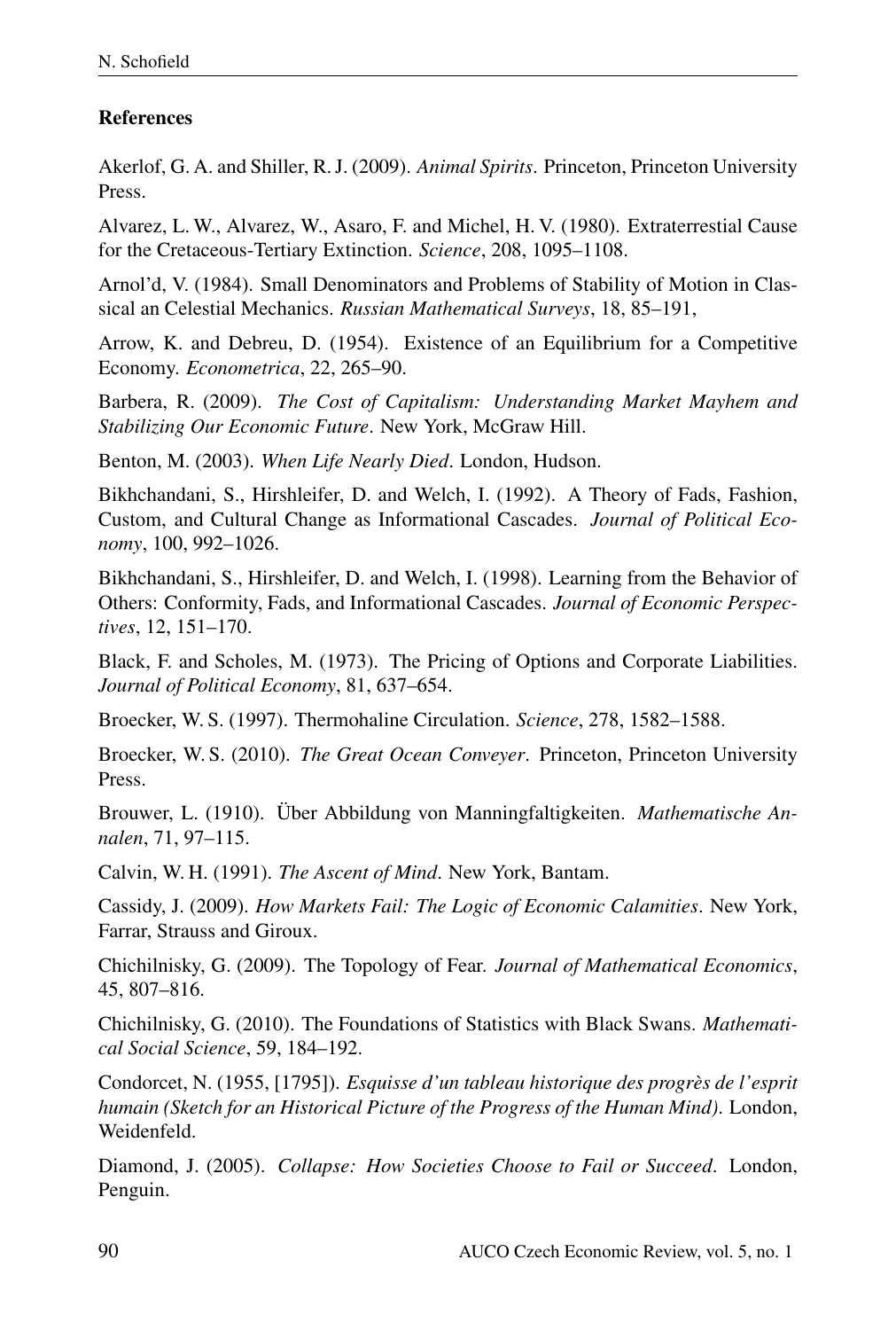Eldridge, N. and Gould, S. J. (1972). Punctuated Equilibrium. In Schopf, T. (ed.), *Models of Paleobiology*. New York, Norton, 82–115.

Fagan, B. (1999). *Floods, Famines and Emperors*. New York, Basic Books.

Fagan, B. (2008). *The Great Warming: Climate Change and the Rise and Fall of Civilizations*. New York, Bloomsbury Press.

Fagan, B. (2010). *Cro-Magnon*. New York, Bloomsbury.

Ferguson, N. (2008). *The Ascent of Money*. New York, Penguin.

Ferguson, N. (2010). Complexity and Collapse. *Foreign Affairs*, 89, 18–32.

Fox, J. (2009). *The Myth of the Rational Market*. New York, Harper.

Galilei, G. (1992, [1610]). *The Sidereal Messenger*. Chicago, University of Chicago Press.

Galilei, G. (1967, [1632],). *Dialogue Concerning the Two Chief World Systems, Ptolemaic and Copernican*. Berkeley, University of California Press.

Galilei, G. (1974, [1638]). *Two New Sciences*. Madison, University of Wisconsin Press.

Galison, P. (2003). *Einstein's Clocks, Poincare's Maps*. New York, Norton.

Gould, S. J. (1989). *Wonderful Life*. NewYork, Norton.

Hansen, J. (2009). *Storms of My Grandchildren*. New York, Bloomsbury.

Hawking, S. W. and Ellis, G. F. R. (1973). *The Large Scale Structure of Spacetime*. Cambridge, Cambridge University Press.

Hawking, S. W. and Mlodinow, L. (2010). *The Grand Design*. New York, Bantam.

Hays, J. D., Imbrie, J. and Shackleton, N. J. (1976). Variations in the Earth's Orbit: Pacemaker of the Ice Ages. *Science*, 194(4270), 1121–1132.

Hayek, F. (1945). The Use of Knowledge in Society. *American Economic Review*, 35, 519–530.

Jones, C. I. (2002). Sources of U.S. Economic Growth in a World of Ideas. *American Economic Review*, 92, 220–239.

Jones, C. I. and Romer, P. M. (2009). The Kaldor Facts: Ideas, Institutions, Population and Human Capital. Cambridge MA, National Bureau of Economic Research, Working Paper No. 15094.

Kauffman, S. (1993). *The Origins of Order*. Oxford, Oxford University Press.

Keynes, J. M. (1921). *A Treatise on Probability, Vol. 8 of Collected Writings*. London, Macmillan.

Keynes, J. M. (1936). *The General Theory of Employment, Interest and Money*. London, Macmillan.

Kling, A. and Schultz, N. (2009). *From Poverty to Prosperity*. New York, Encounter.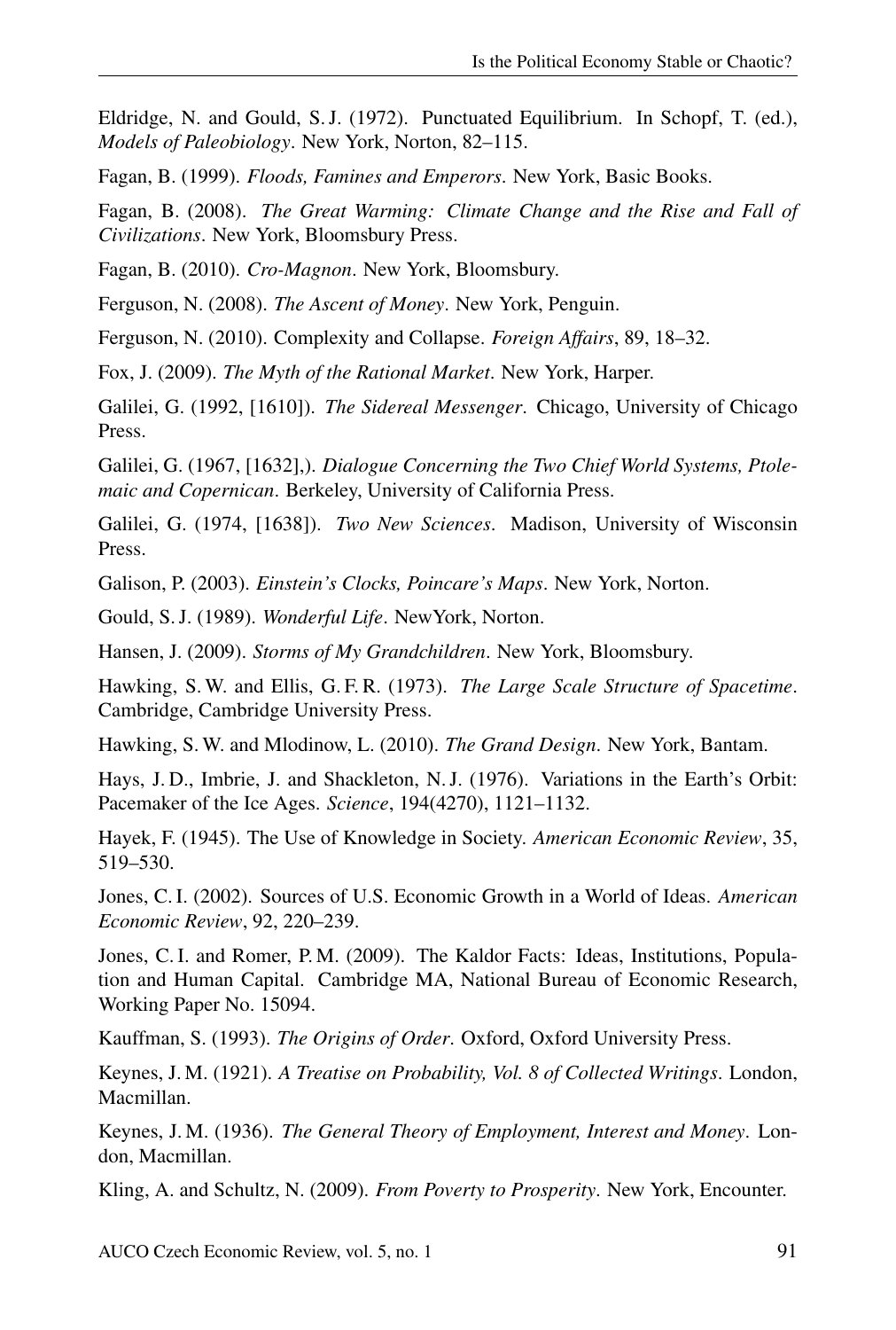Kremer, M. (1993). Population and Technological Change. *Quarterly Journal of Economics*, 108, 681–716.

Krugman, P. (2009). How Did Economists Get It So Wrong? *New York Times*, (September 6).

Laplace, P.-S. (1798-1825). *Traite de m ´ ecanique c ´ e leste (5 volumes) ´* . Paris, Gauthiers-Villars.

Lorenz, E. N. (1963). The Statistical Prediction of Solutions of Dynamical Equations. Proceedings of the International Symposium on Numerical Weather Prediction, Tokyo.

Lorenz, E. N. (1993). *The Essence of Chaos*. Seattle, University of Washington Press.

Macdougall, D. (2004). *Frozen Earth*. Berkeley, University of California Press.

Malthus, T. (1970, [1798], [1830]). *An Essay on the Principle of Population and a Summary view of the Principle of Population*. Harmondsworth, Penguin.

Mandelbrot, B. and Hudson, R. (2004). *The (Mis)behavior of Markets*. New York, Perseus.

Message, P. J. (1984). The Stability of Our Solar System. *Celestial Mechanics and Dynamical Astronomy*, 34, 155–163.

Minsky, H. (1975). *John Maynard Keynes*. New York, Columbia University Press.

Minsky, H. (1986). *Stabilizing an Unstable Economy*. New Haven, Yale University Press.

Morgan, J. and Tian, G. (2007). *Ricci Flow and the Poincare Conjecture*. Providence RI, American Mathematical Society.

Newton, I. (1995, [1687]). *Philosophiae Naturalis Principia Mathematica*. Amherst NY, Prometheus Books.

North, D. C. (2005). *Understanding the Process of Economic Change*. Princeton, Princeton University Press.

O'Shea, D. (2007). *The Poincare Conjecture: In Search of the Shape of the Universe*. New York, Walker.

Penrose, R. (2003). The Problem of Space-Time Singularities. In Gibbons, G. W., Shellard, E. P. S. and Rankin, S. J. (eds.), *The Future of Theoretical Physics and Cosmology*. Cambridge, Cambridge University Press, 51–73.

Poincaré, H. (1993). New Methods of Celestial Mechanics. New York, American Institute of Physics.

Poincaré, H. (2007, [1908]). Science and Method. London, Cosimo Classics.

Popper, K. (1992, [1935]). *The Logic of Scientific Discovery*. London, Routledge & Kegan Paul.

Rockström, J. W. et al. (2009). A Safe Operating Space for Humanity. Nature, 461, 472–475.